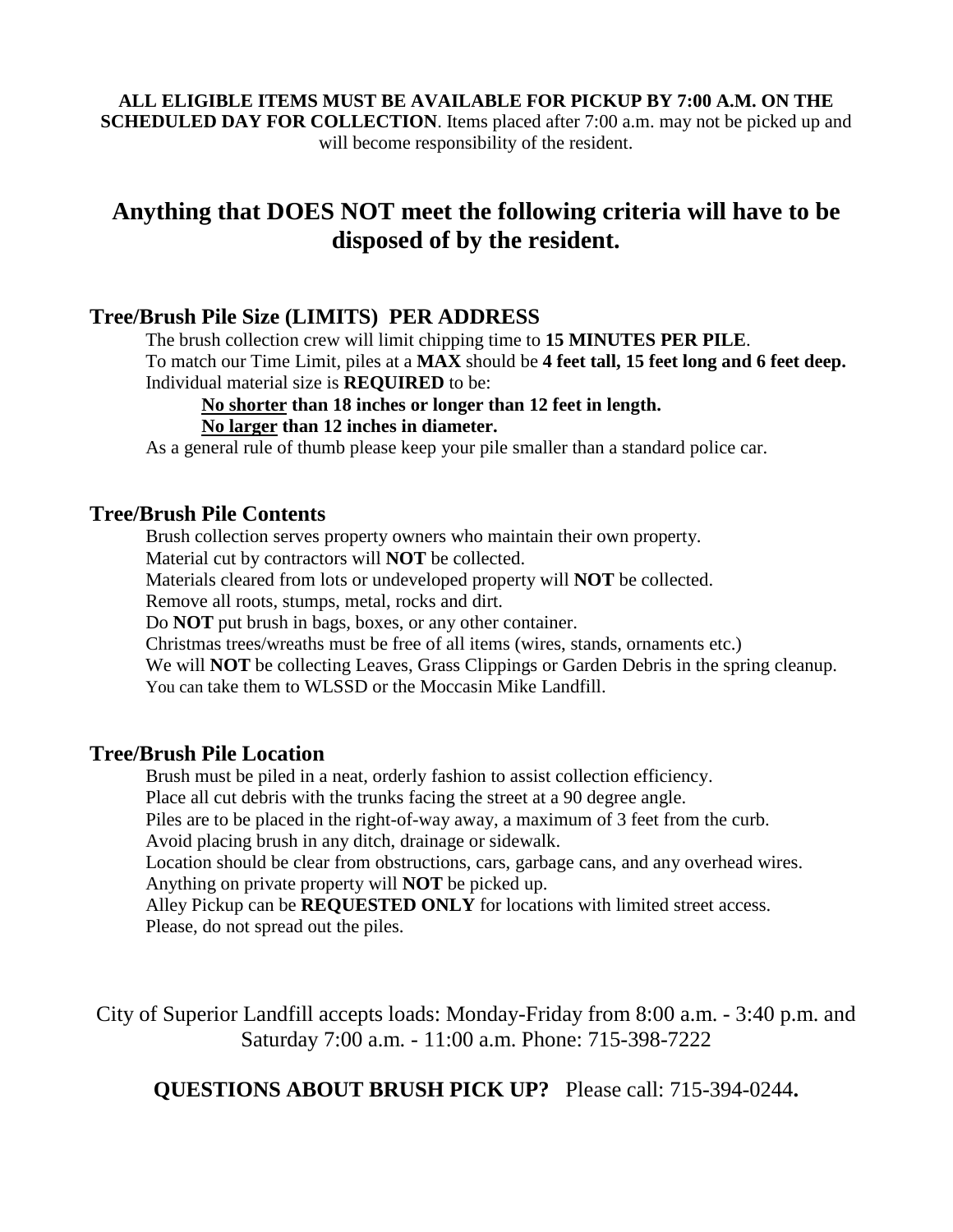# HELP OUR CREWS OUT!

PLEASE STACK BRUSH IN A NEAT AND ORDERLY FASHION.